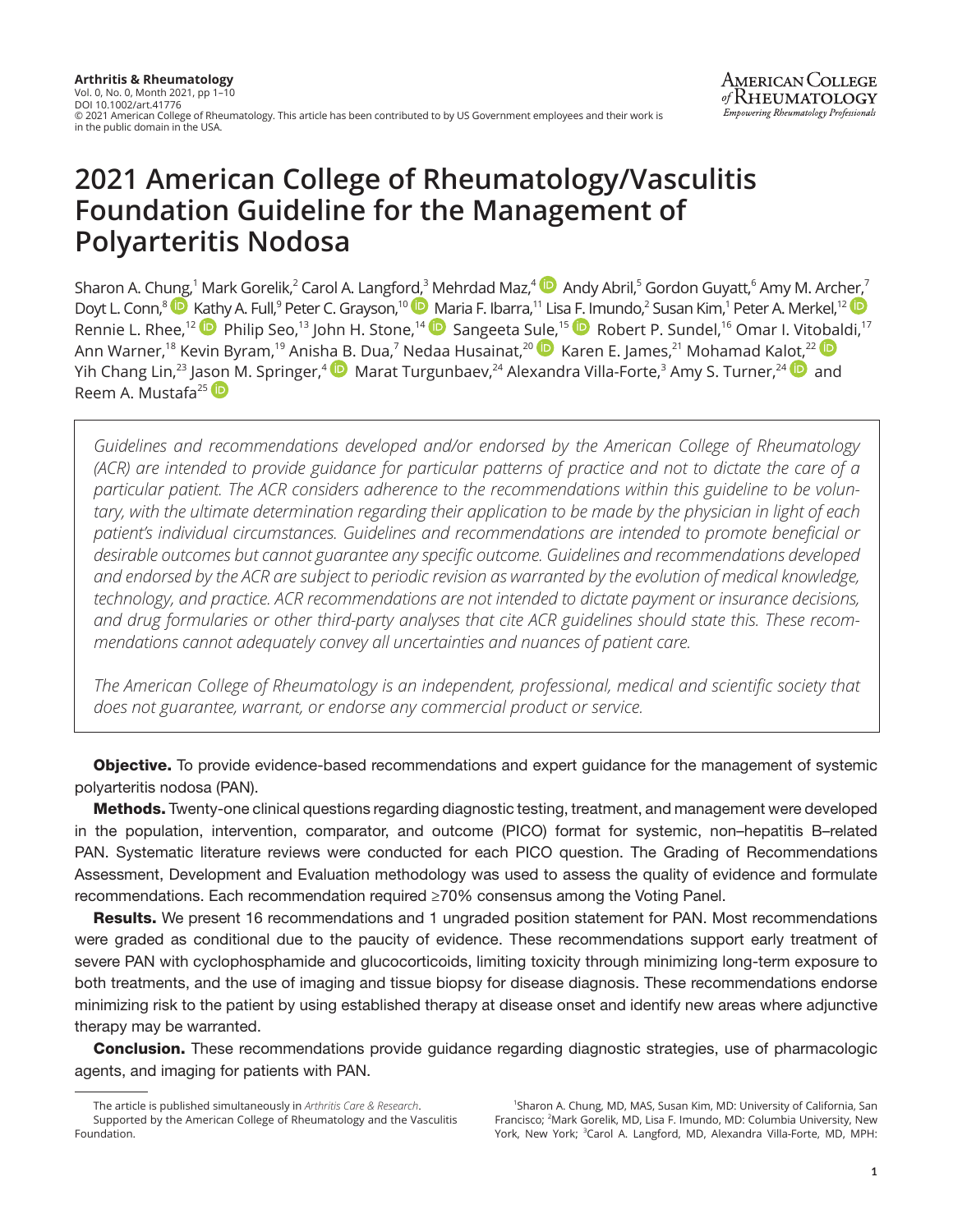# **INTRODUCTION**

Polyarteritis nodosa (PAN) is a systemic necrotizing vasculitis that primarily affects medium-sized vessels (1). Patients frequently present with systemic symptoms such as fever and weight loss. The most common clinical presentations include neurologic manifestations such as mononeuritis multiplex and peripheral neuropathy, cutaneous manifestations such as nodules and livedo reticularis, renal manifestations such as hypertension, and gastrointestinal manifestations such as abdominal pain (2). Diagnosis is generally confirmed by tissue biopsy of an affected organ or angiography if tissue biopsy cannot be obtained. Typical histologic findings include mixed-cell inflammatory infiltrates in the vessel wall and fibrinoid necrosis, with an absence of granulomas and giant cells (3). Findings on angiography include saccular or fusiform aneurysms and stenotic lesions in the mesenteric, hepatic, and renal arteries and their subsequent branches. Although PAN is becoming increasingly rare due to the prevention of hepatitis B viral (HBV) infection, it remains a potentially devastating diagnosis, with severe PAN having a mortality rate of 40% at 5 years (3).

Given the increasing options available to treat systemic vasculitis, the American College of Rheumatology (ACR) and the Vasculitis Foundation (VF) supported the development of guidelines for the management of large, medium, and small vessel vasculitis. This guideline presents evidence-based recommendations for the diagnostic testing, treatment, and management of PAN as an exemplar of medium vessel vasculitis. Of note, this guideline focuses on systemic PAN. Since HBV-associated PAN as well as cutaneous PAN are generally managed differently from systemic idiopathic PAN, they were excluded from this guideline.

Although this guideline may inform an international audience, these recommendations were developed considering the experience with and availability of treatment and diagnostic options in the US.

## **METHODS**

This guideline followed the ACR guideline development process ([https://www.rheumatology.org/Practice-Quality/Clinical-](https://www.rheumatology.org/Practice-Quality/Clinical-Support/Clinical-Practice-Guidelines)[Support/Clinical-Practice-Guidelines](https://www.rheumatology.org/Practice-Quality/Clinical-Support/Clinical-Practice-Guidelines)) using the Grading of Recommendations Assessment, Development and Evaluation (GRADE) methodology to rate the quality of evidence and develop recommendations (4,5). ACR policy guided the management of conflicts of interest and disclosures ([https://www.rheumatology.org/](https://www.rheumatology.org/Practice-Quality/Clinical-Support/Clinical-Practice-Guidelines/Vasculitis) [Practice-Quality/Clinical-Support/Clinical-Practice-Guidelines/](https://www.rheumatology.org/Practice-Quality/Clinical-Support/Clinical-Practice-Guidelines/Vasculitis) [Vasculitis](https://www.rheumatology.org/Practice-Quality/Clinical-Support/Clinical-Practice-Guidelines/Vasculitis)). Supplementary Appendix 1 (available on the *Arthritis & Rheumatology* website at [http://onlinelibrary.wiley.com/](http://onlinelibrary.wiley.com/doi/10.1002/art.41776/abstract) [doi/10.1002/art.41776/abstract](http://onlinelibrary.wiley.com/doi/10.1002/art.41776/abstract)) presents a detailed description of the methods. Briefly, the Literature Review team undertook systematic literature reviews for predetermined questions specifying the clinical population, intervention, comparator, and outcomes (PICO). An in-person Patient Panel of 11 individuals with different types of vasculitis (1 patient with PAN) was moderated by a member of the Literature Review team (ABD). This Patient Panel reviewed the evidence report (along with a summary and interpretation by the moderator) and provided patient perspectives and preferences. An Expert Panel provided expert knowledge to inform discussion of the PICO questions and findings of the literature review. The Voting Panel comprised 9 adult rheumatologists, 5 pediatric rheumatologists, and 2 patients; they reviewed the Literature Review team's evidence summaries and, bearing in mind the Patient Panel's deliberations, formulated and voted on recommendations. A recommendation required ≥70% consensus among the Voting Panel.

#### **How to interpret the recommendations**

A *strong* recommendation is typically supported by moderateto high-quality evidence (e.g., multiple randomized controlled

Cleveland Clinic Foundation, Cleveland, Ohio; <sup>4</sup> Mehrdad Maz, MD, Jason M. Springer, MD, MS: University of Kansas Medical Center, Kansas City; <sup>5</sup>Andy Abril, MD: Mayo Clinic, Jacksonville, Florida; <sup>6</sup>Gordon Guyatt, MD, MSc, FRCP, OC: McMaster University, Hamilton, Ontario, Canada; <sup>7</sup>Amy M. Archer, MD, PhD, Anisha B. Dua, MD, MPH: Northwestern University, Chicago, Illinois; <sup>8</sup>Doyt L. Conn, MD: Emory University, Atlanta, Georgia; <sup>9</sup>Kathy A. Full, BA, MA: Springfield, Illinois; <sup>10</sup>Peter C. Grayson, MD, MSc: National Institute of Arthritis and Musculoskeletal and Skin Diseases, NIH, Bethesda, Maryland; <sup>11</sup>Maria F. Ibarra, MD: Children's Mercy Hospital, Kansas City, Missouri; <sup>12</sup>Peter A. Merkel, MD, MPH, Rennie L. Rhee, MD: University of Pennsylvania, Philadelphia; <sup>13</sup>Philip Seo, MD, MHS: Johns Hopkins University, Baltimore, Maryland; <sup>14</sup>John H. Stone, MD, MPH: Massachusetts General Hospital, Boston; <sup>15</sup>Sangeeta Sule, MD, PhD: Children's National Hospital, Washington, DC; <sup>16</sup>Robert P. Sundel, MD: Boston Children's Hospital, Boston, Massachusetts; <sup>17</sup>Omar I. Vitobaldi, MSEE: Chicago, Illinois; <sup>18</sup>Ann Warner, MD: Saint Luke's Health System, Kansas City, Missouri; <sup>19</sup>Kevin Byram, MD: Vanderbilt University, Nashville, Tennessee; <sup>20</sup>Nedaa Husainat, MD: SSM Health-St. Mary's Hospital, St. Louis, Missouri; <sup>21</sup>Karen E. James, MD, MSCE: University of Utah, Salt Lake City; <sup>22</sup>Mohamad Kalot, MD: State University of New York at Buffalo; <sup>23</sup>Yih Chang Lin, MD: University of South Florida, Tampa; <sup>24</sup>Marat Turgunbaev, MD, MPH, Amy S. Turner: American College of Rheumatology, Atlanta, Georgia; <sup>25</sup>Reem A. Mustafa, MD, FACP, MPH, PhD: University of Kansas Medical Center, Kansas City, and McMaster University, Hamilton, Ontario, Canada

Drs. Chung and Gorelik contributed equally to this work.

Dr. Langford has received consulting fees, speaking fees, and/or honoraria from Bristol Myers Squibb (less than \$10,000) and research grants from Bristol Myers Squibb, GlaxoSmithKline, and Genentech. Dr. Grayson has submitted a patent application for the diagnosis and treatment of vacuoles, E1 enzyme, x-linked, autoinflammatory, somatic (VEXAS) syndrome. Dr. Merkel has received consulting fees, speaking fees, and/or honoraria from AbbVie, Biogen, Bristol Myers Squibb, CSL Behring, Genentech/Roche, Genzyme/GlaxoSmithKline, Insmed, Janssen, Kiniksa, Kyverna, Pfizer, Sparrow, and Takeda (less than \$10,000 each) and from AstraZeneca, InflaRx, and ChemoCentryx (more than \$10,000 each), research support from AstraZeneca, Boehringer Ingelheim, Bristol Myers Squibb, Celgene, ChemoCentryx, Forbius, Genetech/Roche, Sanofi-Genzyme, Glaxo-SmithKline, and InflaRx, and royalties from *UpToDate*. Dr. Stone has received consulting fees, speaking fees, and/or honoraria from Roche and Genentech (less than \$10,000 each). Dr. Sule holds a patent related to the development of the Glucocorticoid Toxicity Index. Dr. Sundel has received royalties from *UpToDate*. Dr. Dua has received consulting fees, speaking fees, and/or honoraria from ChemoCentryx and AbbVie (less than \$10,000 each). No other disclosures relevant to this article were reported.

Address correspondence to Sharon A. Chung, MD, MAS, 513 Parnassus Avenue, Medical Sciences S865, UCSF Box 0500, San Francisco, CA 94143. Email: [Sharon.Chung@ucsf.edu](mailto:Sharon.Chung@ucsf.edu).

Submitted for publication September 25, 2020; accepted in revised form April 13, 2021.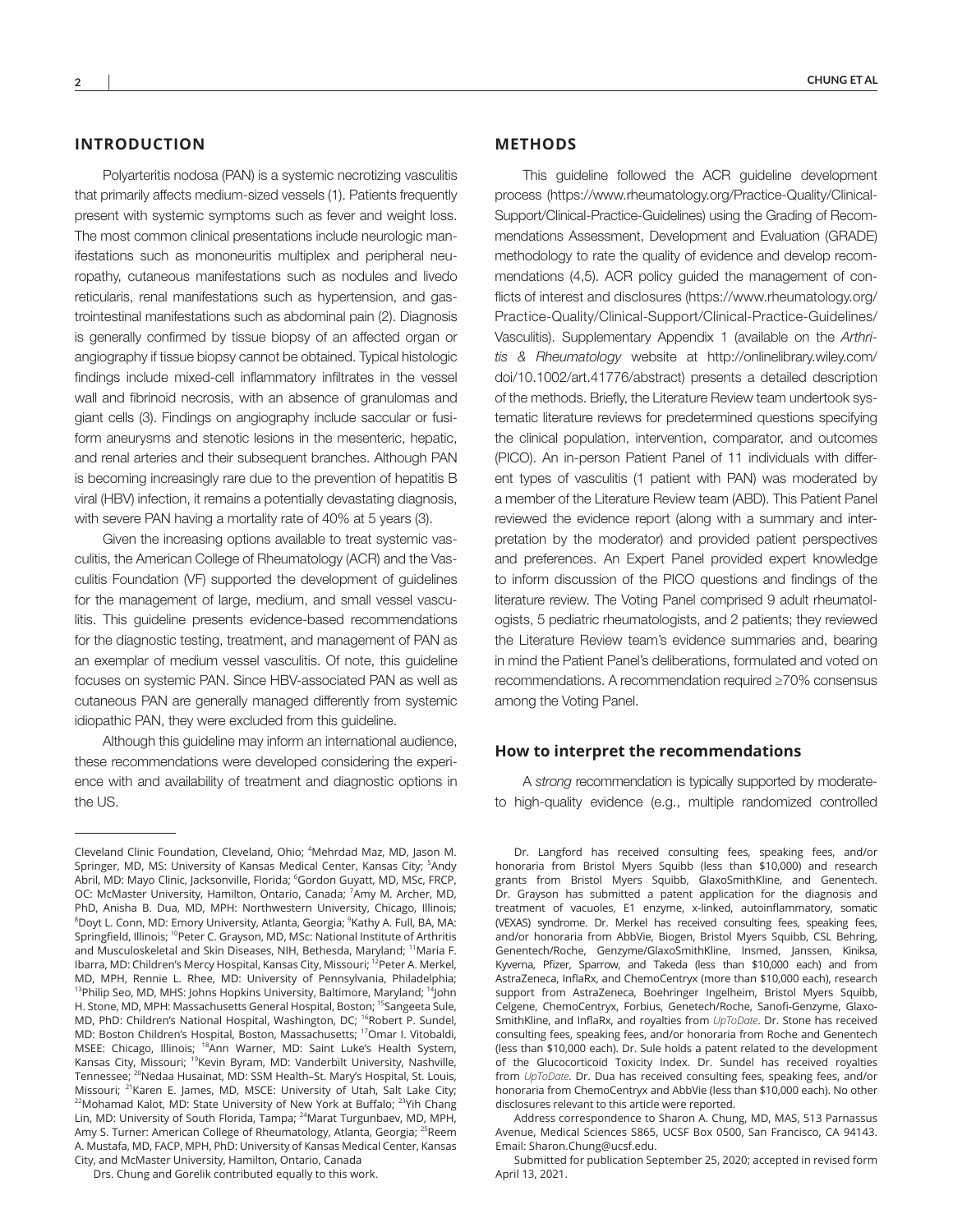trials). For a strong recommendation, the recommended course of action would apply to all or almost all patients. Only a small proportion of clinicians/patients would not want to follow the recommendation. In rare instances, a strong recommendation may be based on very low– to low-certainty evidence. For example, an intervention may be strongly recommended if it is considered lowcost, without harms, and the consequence of not performing the intervention may be catastrophic. An intervention may be strongly recommended against if there is high certainty that the intervention leads to more harm than the comparison with very low or low certainty about its benefit (6).

A *conditional* recommendation is generally supported by lower-quality evidence or a close balance between desirable and undesirable outcomes. For a conditional recommendation, the recommended course of action would apply to the majority of the patients, but the alternative is a reasonable consideration. Conditional recommendations always warrant a shared decisionmaking approach. We specify conditions under which the alternative may be considered.

In some instances, the committee found that the evidence for a particular PICO question did not support a graded recommendation or did not favor one intervention over the other. However, the Voting Panel believed that the PICO question addressed a commonly encountered clinical question and thus felt that providing guidance for this question was warranted. For these situations, we present "ungraded position statements," which reflect general views of the Voting Panel.

In this evidence-based guideline, we explicitly used the best evidence available and present that in a transparent manner for the clinician reader/user (7). In some instances, this includes randomized trials in which the interventions under consideration are directly compared. The GRADE system rates evidence that comes exclusively from the collective experience of the Voting Panel and Patient Panel members as "very low quality" evidence (5).

For each recommendation, details regarding the PICO questions and the GRADE evidence tables can be found in Supplementary Appendix 2 ([http://onlinelibrary.wiley.com/doi/10.1002/](http://onlinelibrary.wiley.com/doi/10.1002/art.41776/abstract) [art.41776/abstract\)](http://onlinelibrary.wiley.com/doi/10.1002/art.41776/abstract).

# **RESULTS**

For the evidence report, the Literature Review team summarized 127 articles to address 21 PICO questions for PAN.

The following recommendations and ungraded position statements are for systemic PAN and do not apply to isolated cutaneous or HBV-related PAN. Table 1 presents definitions of selected terms used in the recommendations, including the definition of severe and nonsevere disease, as well as dosing ranges for glucocorticoids. Table 2 presents the recommendations with their supporting PICO questions and levels of evidence. Figure 1 provides key recommendations for the treatment for PAN. All but 1 of the recommendations are conditional, primarily due to lack of high-quality evidence (e.g., randomized controlled trials) supporting the recommendation.

# **Vascular imaging, tissue biopsy, and diagnostic testing**

Recommendation: For patients with suspected PAN, we conditionally recommend using abdominal vascular imaging to aid in establishing a diagnosis and determining the extent of disease.

Evidence for the use of routine diagnostic imaging is limited, with no comparative trials available. In single-arm studies that were performed when diagnostic criteria for PAN were not well defined,

| <b>Table 1.</b> Definitions of selected terms used in the recommendations for PAN* |  |  |  |  |  |
|------------------------------------------------------------------------------------|--|--|--|--|--|
|------------------------------------------------------------------------------------|--|--|--|--|--|

| Term                             | Definition                                                                                                                                                                                 |
|----------------------------------|--------------------------------------------------------------------------------------------------------------------------------------------------------------------------------------------|
| Disease states                   |                                                                                                                                                                                            |
| Suspected disease                | Clinical signs and/or symptoms suggestive of PAN and not explained by other conditions                                                                                                     |
| Active disease                   | New, persistent, or worsening clinical signs and/or symptoms attributed to PAN and not related to prior damage                                                                             |
| Severe disease                   | Vasculitis with life- or organ-threatening manifestations (e.g., renal disease, mononeuritis multiplex,<br>muscle disease, mesenteric ischemia, coronary involvement, limb/digit ischemia) |
| Nonsevere disease                | Vasculitis without life- or organ-threatening manifestations (e.g., mild systemic symptoms,<br>uncomplicated cutaneous disease, mild inflammatory arthritis)                               |
| Remission                        | Absence of clinical signs or symptoms attributed to PAN, on or off immunosuppressive therapy                                                                                               |
| Refractory disease               | Persistent active disease despite an appropriate course of immunosuppressive therapy                                                                                                       |
| Relapse                          | Recurrence of active disease following a period of remission                                                                                                                               |
| Treatments                       |                                                                                                                                                                                            |
| IV pulse GCs                     | IV methylprednisolone 500-1,000 mg/day (adults) or 30 mg/kg/day (children; maximum 1,000 mg/<br>day) or equivalent for 3-5 days                                                            |
| High-dose oral GCs               | Prednisone 1 mg/kg/day (adults; generally up to 80 mg/day) or 1-2 mg/kg/day (children; generally up<br>to 60 mg/day) or equivalent                                                         |
| Moderate-dose oral GCs           | Prednisone 0.25–0.5 mg/kg/day (adults; generally 10–40 mg/day) or ~0.5 mg/kg/day (children;<br>generally 10-30 mg/day) or equivalent                                                       |
| Low-dose oral GCs                | Prednisone ≤10 mg/day (adults) or ≤0.2 mg/kg/day (children; maximum 10 mg/day) or equivalent                                                                                               |
| Non-GC immunosuppressive therapy | Azathioprine, cyclophosphamide, methotrexate, mycophenolate mofetil                                                                                                                        |

\* PAN = polyarteritis nodosa; IV = intravenous; GCs = glucocorticoids.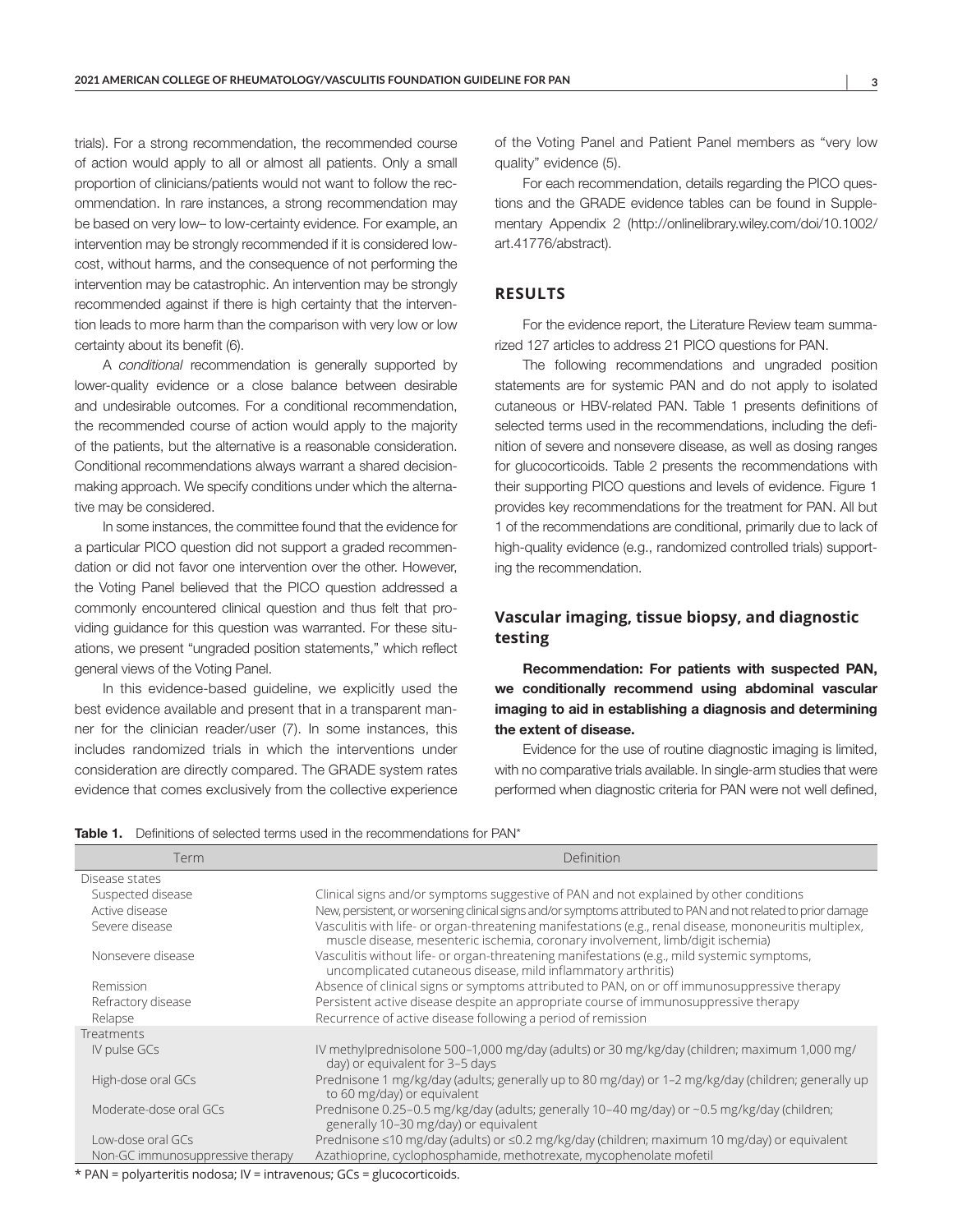#### Table 2. Recommendations/statements for the management of PAN\*

|                                                                                                                                                                                                                                                                                      | PICO question<br>informing<br>recommendation | Level of        |
|--------------------------------------------------------------------------------------------------------------------------------------------------------------------------------------------------------------------------------------------------------------------------------------|----------------------------------------------|-----------------|
| Recommendation/statement                                                                                                                                                                                                                                                             | and discussion                               | evidence        |
| Vascular imaging, tissue biopsy, and diagnostic testing<br>Recommendation: For patients with suspected PAN, we conditionally recommend using abdominal<br>vascular imaging to aid in establishing a diagnosis and determining the extent of disease.                                 | 1                                            | Very low        |
| Recommendation: For patients with a history of severe PAN with abdominal involvement who become<br>clinically asymptomatic, we conditionally recommend follow-up abdominal vascular imaging.                                                                                         | 19, 20                                       | Very low        |
| Recommendation: For patients with suspected PAN involving the skin, we conditionally recommend<br>obtaining a deep-skin biopsy specimen (i.e., a biopsy reaching the medium-sized vessels of the<br>dermis) over a superficial skin punch biopsy to aid in establishing a diagnosis. | $\overline{2}$                               | Very low        |
| Recommendation: For patients with suspected PAN and peripheral neuropathy (motor and/or<br>sensory), we conditionally recommend obtaining a combined nerve and muscle biopsy over a<br>nerve biopsy alone to aid in establishing a diagnosis.                                        | 3                                            | Very low        |
| Recommendation: For patients with a history of peripheral motor neuropathy secondary to PAN, we<br>conditionally recommend serial neurologic examinations instead of repeated electromyography/<br>nerve conduction studies (e.g., every 6 months) to monitor disease activity.      | 21                                           | Very low        |
| Treatment of active disease                                                                                                                                                                                                                                                          |                                              |                 |
| Recommendation: For patients with newly diagnosed active, severe PAN, we conditionally<br>recommend initiating treatment with IV pulse GCs over high-dose oral GCs.                                                                                                                  | $\overline{4}$                               | Very low        |
| Recommendation: For patients with newly diagnosed active, severe PAN, we conditionally recommend<br>initiating treatment with cyclophosphamide and high-dose GCs over high-dose GCs alone.                                                                                           | 5, 6, 10                                     | Very low to low |
| Recommendation: For patients with newly diagnosed active, severe PAN, we conditionally<br>recommend initiating treatment with cyclophosphamide and GCs over rituximab and GCs.                                                                                                       | 5, 6, 10                                     | Very low to low |
| Recommendation: For patients with newly diagnosed active, severe PAN who are unable to tolerate<br>cyclophosphamide, we conditionally recommend treating with other non-GC immunosuppressive<br>agents and GCs over GCs alone.                                                       | 8                                            | Very low        |
| Recommendation: For patients with newly diagnosed active, nonsevere PAN, we conditionally<br>recommend treating with non-GC immunosuppressive agents and GCs over GCs alone.                                                                                                         | 12                                           | Very low        |
| Recommendation: In patients with newly diagnosed active, severe PAN, we conditionally recommend<br>against using plasmapheresis combined with cyclophosphamide and GCs over cyclophosphamide<br>and GCs alone.                                                                       | 7, 16                                        | Low             |
| Recommendation: For patients with PAN in remission who are receiving non-GC immunosuppressive<br>therapy, we conditionally recommend discontinuation of non-GC immunosuppressive agents<br>after 18 months over continued (indefinite) treatment.                                    | 13                                           | Very low        |
| Ungraded position statement: The optimal duration of GC therapy for PAN (e.g., tapering off by 6<br>months or longer than 6 months) is not well established, and thus, the duration of therapy should<br>be guided by the patient's clinical condition, values, and preferences.     | 11                                           | Very low        |
| Treatment of refractory disease                                                                                                                                                                                                                                                      |                                              |                 |
| Recommendation: For patients with severe PAN that is refractory to treatment with GCs and non-GC<br>immunosuppressive agents other than cyclophosphamide, we conditionally recommend switching<br>the non-GC immunosuppressive agent to cyclophosphamide, over increasing GCs alone. | 17                                           | Very low        |
| Remission maintenance                                                                                                                                                                                                                                                                |                                              |                 |
| Recommendation: For patients with newly diagnosed PAN who have achieved disease remission<br>with cyclophosphamide, we conditionally recommend transitioning to another non-GC<br>immunosuppressive agent over continuing cyclophosphamide.                                          | 9                                            | Very low        |
| Other considerations                                                                                                                                                                                                                                                                 |                                              |                 |
| Recommendation: For patients with PAN with nerve and/or muscle involvement, we conditionally                                                                                                                                                                                         | 14                                           | Very low        |
| recommend physical therapy.                                                                                                                                                                                                                                                          |                                              |                 |
| Recommendation: For patients with clinical manifestations of DADA2, we strongly recommend<br>treatment with tumor necrosis inhibitors over GCs alone.                                                                                                                                | 18                                           | Low             |

\* For the population, intervention, comparator, and outcome (PICO) questions used in the Grading of Recommendations Assessment, Development and Evaluation methodology, as developed for polyarteritis nodosa (PAN), please refer to Supplementary Appendix 2 (available on the *Arthritis & Rheumatology* website at [http://onlinelibrary.wiley.com/doi/10.1002/art.41776/abstract\)](http://onlinelibrary.wiley.com/doi/10.1002/art.41776/abstract). IV = intravenous; GCs = glucocorticoids; DADA2 = deficiency of adenosine deaminase 2.

vascular imaging, in tandem with clinical signs and pathology, helped validate the diagnosis (8) and determine disease severity (9). This in turn can influence treatment decisions. Moreover, obtaining vascular imaging at disease onset facilitates identification of new vascular involvement during disease relapse. Vascular imaging may not be warranted if patients present with isolated findings such as mononeuritis multiplex or myopathy, or if there are no clinical features suggestive of abdominal arterial involvement

(such as absence of gastrointestinal or genitourinary symptoms, including renovascular hypertension). For children, clinicians should be mindful of minimizing repeated radiation exposure.

Clinicians currently use both conventional catheter-based dye angiography and noninvasive methods such as computed tomography (CT) or magnetic resonance (MR) angiography to diagnose PAN (10-12). Conventional angiography is the current gold standard due to its ability to provide better resolution, but it can be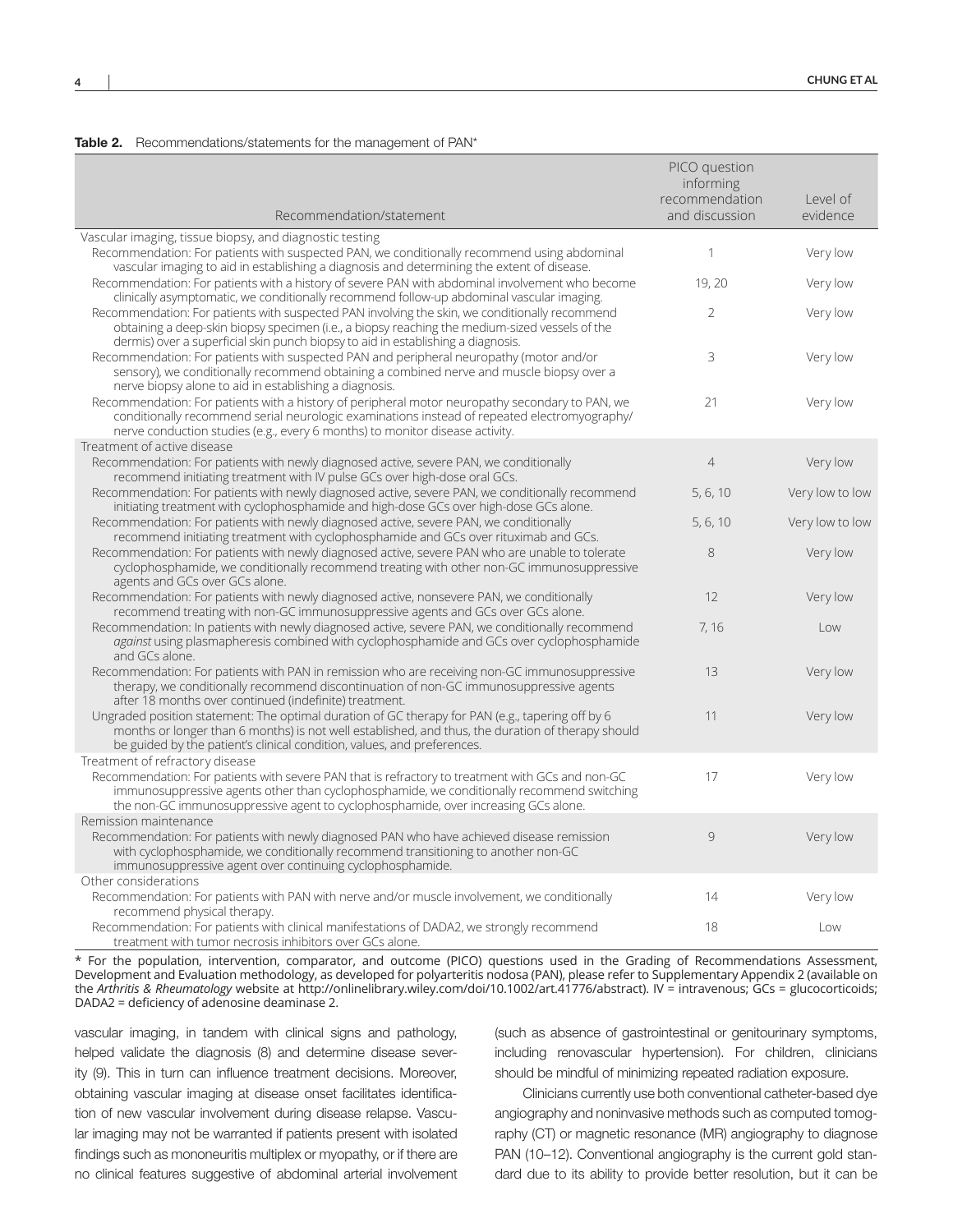

Key recommendations for the treatment of polyarteritis nodosa (PAN)

AZA = azathioprine, CYC = cyclophosphamide, GC = glucocorticoids, IV = intravenous, MTX = methotrexate Not directly addressed in recommendations

Figure 1. Key recommendations for the treatment of polyarteritis nodosa.

associated with complications, albeit at a very low rate (13,14). However, the resolution for noninvasive modalities is improving, and CT or MR angiography may provide additional information regarding the vessel wall that conventional angiography does not. Specifically, CT angiography may enable visualization of more of the distal branches of the mesenteric arteries than MR angiography, but MR angiography may be preferred in certain clinical situations (e.g., need to avoid iodinated contrast). In patients with a negative CT or MR angiogram result with a high degree of suspicion for abdominal involvement, it is reasonable to consider conventional angiography.

# Recommendation: For patients with a history of severe PAN with abdominal involvement who become clinically asymptomatic, we conditionally recommend follow-up abdominal vascular imaging.

Follow-up imaging permits assessment of disease control and treatment response. In the view of the Voting Panel, follow-up imaging is particularly important when baseline imaging demonstrates aneurysmal disease. The timing of follow-up imaging is dependent, in part, on clinical factors, such as the extent and severity of vascular abnormalities, overall disease course, and response to therapy. However, indefinite routine vascular imaging should be avoided if the abdominal vascular disease is shown to be quiescent.

Recommendation: For patients with suspected PAN involving the skin, we conditionally recommend obtaining a deep-skin biopsy specimen (i.e., a biopsy reaching the medium-sized vessels of the dermis) over a superficial skin punch biopsy to aid in establishing a diagnosis.

Indirect evidence (found in nonrandomized studies or studies in which findings were not primary aims) suggests that evaluation of deeper tissue is more effective at establishing a diagnosis of PAN (15,16), since a deeper-tissue sample is more likely to capture a medium-sized vessel. A deep-skin biopsy can be performed by a dermatologist as a deep (or "double") punch biopsy and does not necessarily require invasive resection. This recommendation had strong support from the Voting Panel but remains conditional due to limited evidence.

Recommendation: For patients with suspected PAN and peripheral neuropathy (motor and/or sensory), we conditionally recommend obtaining a combined nerve and muscle biopsy over a nerve biopsy alone to aid in establishing a diagnosis.

Several studies suggest an increased yield with nerve and concurrent muscle biopsy as opposed to nerve biopsy alone (15– 19). However, the biopsy should sample involved tissue and not be performed "blind" (i.e., sampling tissue that does not appear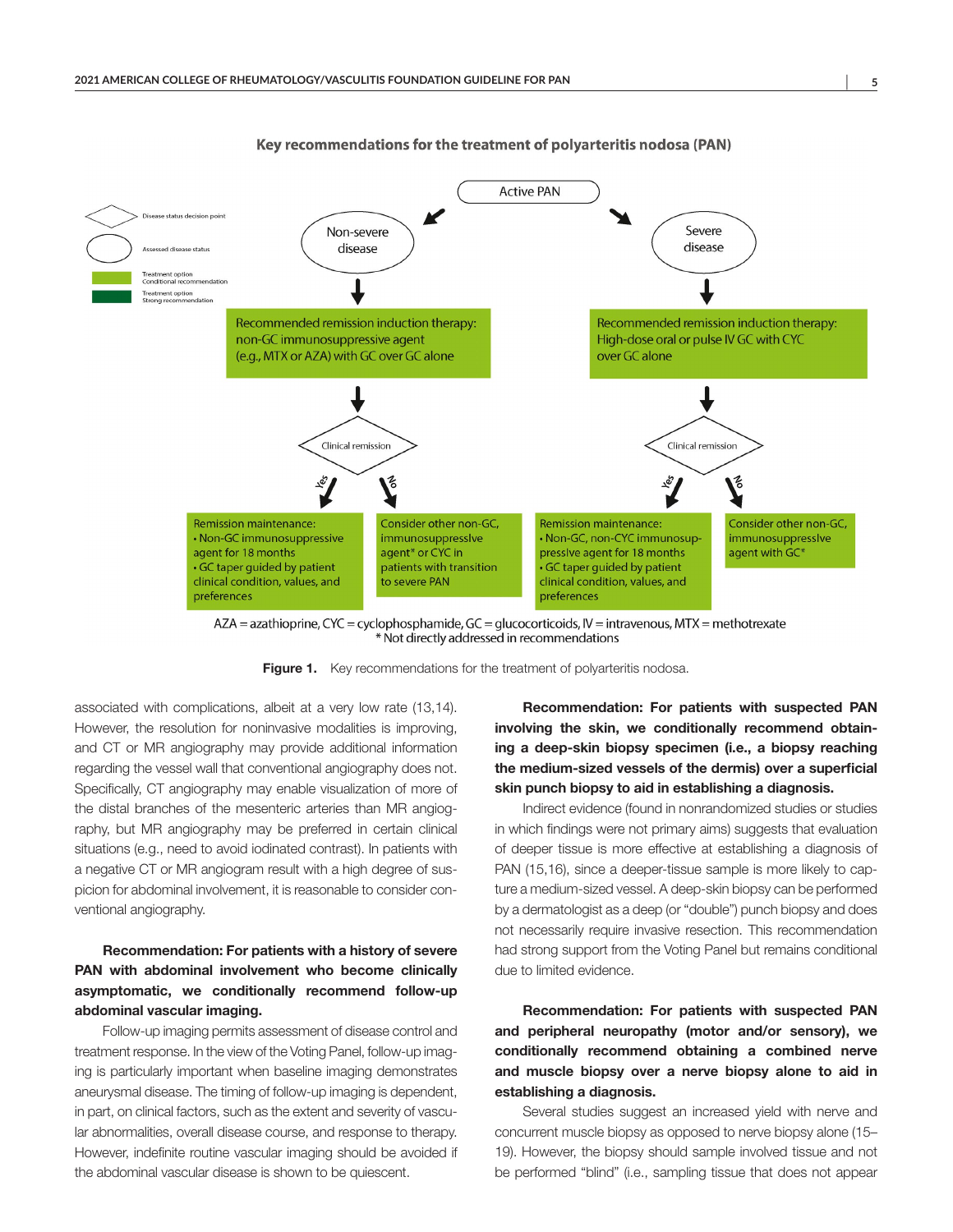to be clinically affected). Of note, biopsy of an affected purely sensory nerve (e.g., sural nerve) is favored to avoid motor deficits.

Recommendation: For patients with a history of peripheral motor neuropathy secondary to PAN, we conditionally recommend serial neurologic examinations instead of repeated electromyography/nerve conduction studies (e.g., every 6 months) to monitor disease activity.

This recommendation is based on the opinion of the Voting Panel due to a lack of published evidence addressing the issue. Repeated electromyography in a patient with stable symptoms is *not* recommended due to the invasive nature of this study. However, repeated electromyography/nerve conduction study would be warranted if there were uncertainty as to whether a new (or worsening) process was developing.

# **Treatment of active disease**

Recommendation: For patients with newly diagnosed active, severe PAN, we conditionally recommend initiating treatment with intravenous (IV) pulse glucocorticoids over high-dose oral glucocorticoids.

In several single-arm and comparative studies, evaluations of medical therapy were confounded by the use of other medications and did not control for IV pulse or high-dose oral glucocorticoid use (20–22). However, for active and severe disease specifically, patients may benefit from the additional mechanism of action of high-dose pulse glucocorticoids. That is, glucocorticoids may rapidly alter cell membrane and receptor function to promote suppression of inflammation once the glucocorticoid receptor is saturated (23). The Voting Panel noted that this recommendation was focused on patients with active, severe disease. For many patients with disease that is not associated with life-threatening manifestations (such as immediate risk of visceral infarct), oral glucocorticoids would be preferred due to lower overall glucocorticoid burden. For pediatric patients, pulse glucocorticoid therapy in other systemic immune disorders appears to have a favorable side-effect profile and is not more strongly associated with infections or other morbidities compared to oral glucocorticoids (24).

Recommendation: For patients with newly diagnosed active, severe PAN, we conditionally recommend initiating treatment with cyclophosphamide and high-dose glucocorticoids over high-dose glucocorticoids alone.

In newly diagnosed severe PAN, a single observational study and indirect evidence suggest that the use of cyclophosphamide has more benefits than glucocorticoid therapy alone, with no differences seen between oral and IV cyclophosphamide (25,26). Moreover, the use of additional cyclophosphamide cycles may provide a medium-term protection (3 years) against

disease relapse, although this benefit wanes by 10 years (21). Use of cyclophosphamide may mitigate glucocorticoid toxicity by decreasing the cumulative steroid dose (27).

Recommendation: For patients with newly diagnosed active, severe PAN, we conditionally recommend initiating treatment with cyclophosphamide and glucocorticoids over rituximab and glucocorticoids.

While case reports have recently raised the question about the efficacy of rituximab use in PAN (28–30), its efficacy in PAN remains uncertain due to the lack of comparative or large singlearm studies in this disease.

Recommendation: For patients with newly diagnosed active, severe PAN who are unable to tolerate cyclophosphamide, we conditionally recommend treating with other nonglucocorticoid immunosuppressive agents and glucocorticoids over glucocorticoids alone.

Indirect evidence (i.e., data obtained from secondary outcomes in prior trials [25,31]) suggests that the combination of nonglucocorticoid immunosuppressive agents, such as azathioprine or methotrexate, with glucocorticoids is superior to glucocorticoids alone. Mycophenolate mofetil has not been well studied in PAN. No direct trials comparing glucocorticoid monotherapy with nonglucocorticoid combination therapy are available. In general, patients with severe PAN should be treated with cyclophosphamide over other immunosuppressive agents (26), but in patients unable to tolerate cyclophosphamide, another agent, such as azathioprine or methotrexate, is recommended over glucocorticoid monotherapy. Use of nonglucocorticoid immunosuppressive therapy may provide a glucocorticoid-sparing effect and minimize glucocorticoid toxicity, which is particularly significant in pediatric populations.

Recommendation: For patients with newly diagnosed active, nonsevere PAN, we conditionally recommend treating with nonglucocorticoid immunosuppressive agents and glucocorticoids over glucocorticoids alone.

In cases of nonsevere disease, a patient's age, clinical condition, and their values and preferences are important factors in assessing treatment. Although some patients achieve disease remission while receiving glucocorticoids alone, a substantial number of patients ultimately require additional nonglucocorticoid therapy, usually azathioprine or methotrexate (20). This recommendation contradicts management recommendations based on the Five-Factor Score (32), in which patients without factors of severe disease can be treated with glucocorticoids alone. We favor the use of nonglucocorticoid therapy in nonsevere disease, since the addition of nonglucocorticoid therapy may minimize glucocorticoid use and subsequent toxicity.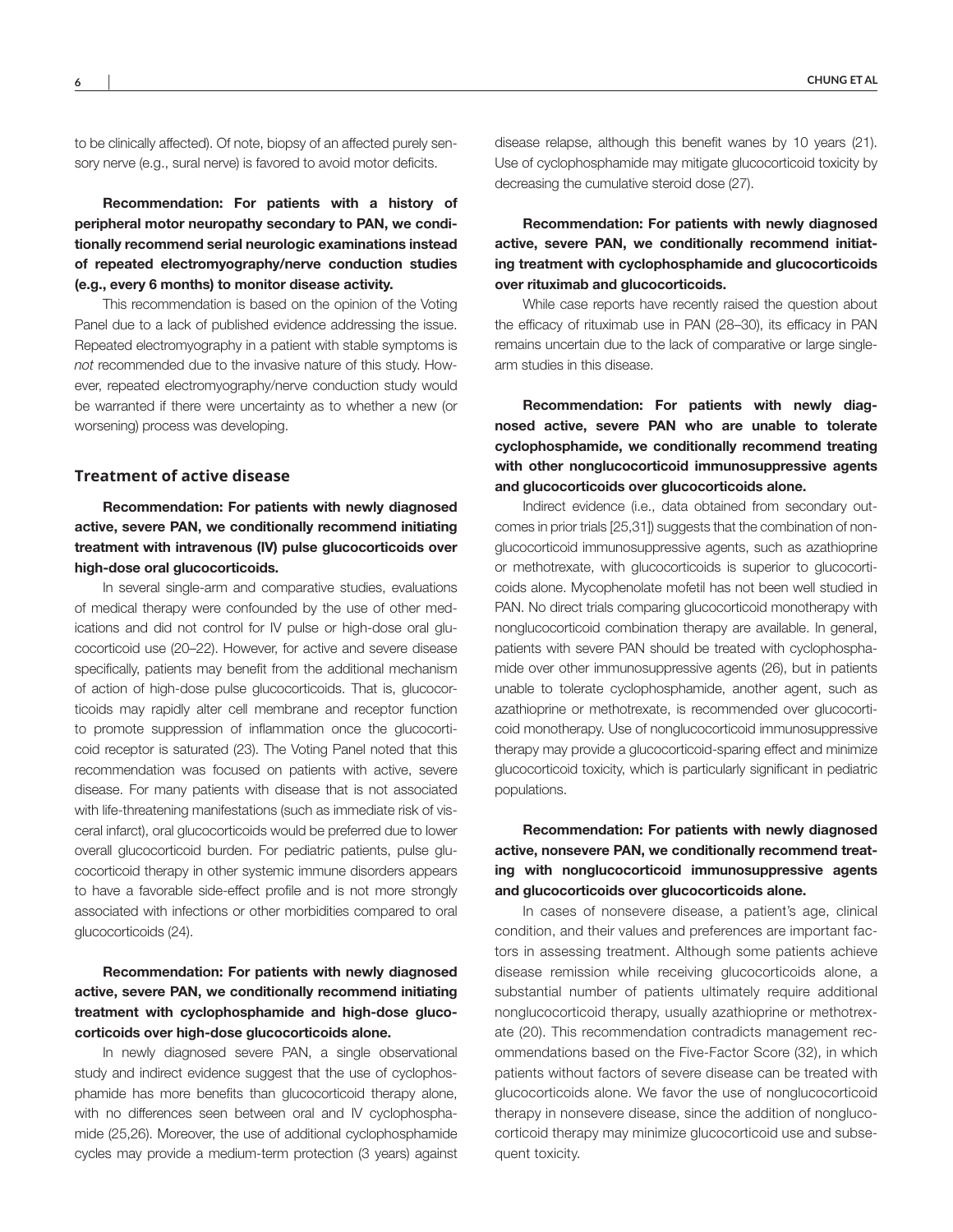Recommendation: In patients with newly diagnosed active, severe PAN, we conditionally recommend *against* using plasmapheresis combined with cyclophosphamide and glucocorticoids over cyclophosphamide and glucocorticoids alone.

In a single trial conducted in 1995, the use of plasmapheresis in PAN was evaluated, but a distinction between PAN and HBV-associated PAN was not made (33). Confidence intervals in this study were very wide. Thus, evidence supporting the use of plasmapheresis in non–HBV-associated PAN is unavailable and the benefit unclear. Plasmapheresis may be considered in catastrophic cases unresponsive to the recommended aggressive immunosuppressive therapies and may have a role in the management of HBV-related PAN.

Recommendation: For patients with PAN in remission who are receiving nonglucocorticoid immunosuppressive therapy, we conditionally recommend discontinuation of nonglucocorticoid immunosuppressive agents after 18 months over continued (indefinite) treatment.

Evidence for this recommendation is based on a single study that was performed in 1979 (31). Although a significant number of patients with PAN have disease relapse, the majority experience monophasic disease (20). Indefinite treatment may therefore not be needed. Disease needs to be in sustained remission (Table 1) before discontinuing therapy.

Ungraded position statement: The optimal duration of glucocorticoid therapy for PAN (e.g., tapering off by 6 months or longer than 6 months) is not well established, and thus, the duration of therapy should be guided by the patient's clinical condition, values, and preferences.

In PAN, studies to determine the optimal length of time for glucocorticoid use have not been performed. In studies of other types of vasculitis (34), faster tapers led to more flares, which were often not organ-threatening and may have been mild. The Patient Panel preferred a longer taper, as a primary concern was disease control rather than glucocorticoid toxicity. Thus, duration of glucocorticoid use should be influenced by the patient's clinical condition, values, and preferences.

#### **Treatment of refractory disease**

Recommendation: For patients with severe PAN that is refractory to treatment with glucocorticoids and nonglucocorticoid immunosuppressive agents other than cyclophosphamide, we conditionally recommend switching the nonglucocorticoid immunosuppressive agent to cyclophosphamide over increasing glucocorticoids alone.

Based on the effectiveness of cyclophosphamide in new-onset severe PAN (26), indirect evidence suggests that

cyclophosphamide should be used in patients with PAN that has evolved from a nonsevere presentation to one that is severe and does not adequately respond to other immunosuppressive agents.

## **Remission maintenance**

Recommendation: For patients with newly diagnosed PAN who have achieved disease remission with cyclophosphamide, we conditionally recommend transitioning to another nonglucocorticoid immunosuppressive agent over continuing cyclophosphamide.

Due to its toxicity, cyclophosphamide therapy should not continue indefinitely and should generally be limited to 3–6 months per course (21). Based on the experience in antineutrophil cytoplasmic antibody–associated vasculitis, transitioning to another less toxic agent such as methotrexate or azathioprine is recommended once disease remission has been attained. Given the lack of clinical trials investigating remission maintenance in PAN, this recommendation was based on expert experience.

## **Other considerations**

Recommendation: For patients with PAN with nerve and/or muscle involvement, we conditionally recommend physical therapy.

Indirect evidence for PAN is available for this recommendation from studies in inflammatory myositis. Based on this, we conditionally recommend this intervention due to its potential benefit and minimal risk. Physical therapy may be more beneficial for those with more substantial motor involvement. Patients on the Voting Panel expressed a high degree of enthusiasm for physical therapy as a modality for recovery and rehabilitation, in that they felt they had personally experienced benefit from physical therapy.

Recommendation: For patients with clinical manifestations of deficiency of adenosine deaminase 2 (DADA2), we strongly recommend treatment with tumor necrosis factor inhibitors over glucocorticoids alone.

DADA2 was first described in a series of patients with an early-onset (often childhood) PAN-like vasculitis (35). DADA2 is characterized by recurrent strokes and skin changes and diagnosed using *ADA2* sequencing or ADA2 functional assays, and ADA2 mutations have been identified in patients diagnosed as having systemic PAN (36). Although only 1 case series has been published, the strong signal of benefit of tumor necrosis inhibitors provides evidence that treatment with tumor necrosis inhibitors, instead of conventional immunosuppressive agents such as cyclophosphamide, prevents strokes (35,37). Thus, physicians should consider DADA2 in the setting of a PAN-like syndrome with strokes, and if confirmed, we strongly recommend use of tumor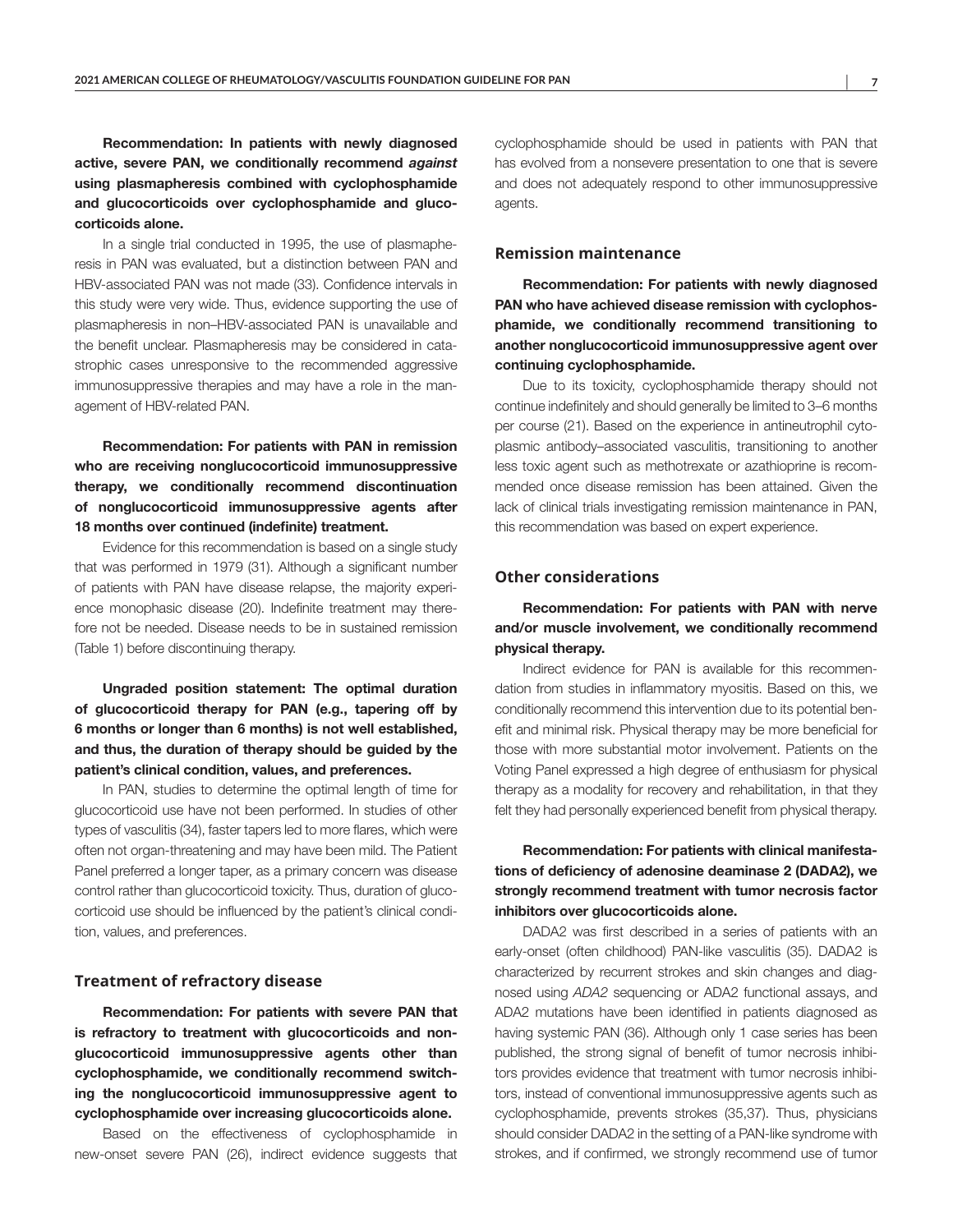necrosis factor inhibitors. The Voting Panel voted for a strong recommendation despite the small number of cases, stressing the prevention of severe adverse events.

# **DISCUSSION**

This is the first guideline issued by the ACR, in conjunction with the VF, for the management of systemic PAN. These recommendations constitute a guide to help physicians treat patients with this disease. Because many recommendations are conditional, a patient's clinical condition, values, and preferences should influence the management decisions that are made. These recommendations should not be used by any agency to restrict access to therapy or require that certain therapies be utilized prior to other therapies.

Classic systemic PAN, although rare, remains a disease with a high mortality rate (22). Therefore, recommendations in this guideline indicate that patients with severe disease should be treated with cyclophosphamide and glucocorticoids. However, when patients present with nonsevere disease (i.e., without life- or organ-threatening manifestations such as renal insufficiency and tissue ischemia), use of alternative immunosuppressive agents and a glucocorticoid-sparing regimen is reasonable for remission induction. Use of diagnostic procedures such as angiography, electromyography/nerve conduction studies, and nerve and muscle biopsy is recommended to aid in diagnosis. However, the use of routinely repeated procedures during periods of disease quiescence is discouraged.

PAN has become increasingly rare, and no large clinical trials that focused solely on idiopathic (non–HBV-associated) PAN have been published. In addition, studies of PAN conducted prior to the recognition of microscopic polyangiitis may have included such patients and should be interpreted with caution. Many recommendations were based on expert experience of the Voting Panel and/ or trials that were performed several years and, in some cases, decades ago. Strong recommendations will require larger interventional studies but will be challenging to conduct due to the rarity of this disease.

The process of developing these guidelines has brought to our attention other gaps in our understanding of the optimal treatment for PAN. These gaps include the role of longitudinal vascular imaging studies, the comparative effectiveness of nonglucocorticoid immunosuppressive agents, and the lack of biomarkers to inform disease activity or treatment response. Therefore, we encourage continued research in this disease. Future study and specific areas to investigate include the following: 1) determining how informative longitudinal vascular imaging is for assessing disease activity and determining disease prognosis; 2) conducting randomized clinical trials (including comparative efficacy trials) to assess the efficacy of nonglucocorticoid immunosuppressive agents, as well as identifying the optimal dosing, duration, and population that would benefit from these agents; 3) developing

novel, targeted, and/or glucocorticoid-sparing therapies with minimal toxicity; and 4) identifying biomarkers to inform assessment of disease activity and prognosis.

In summary, the ACR and the VF present these recommendations to assist physicians in managing PAN, and this guideline can serve as a touchstone for basic principles of management. We hope this guideline will evolve as new research is conducted and new diagnostic and treatment strategies for PAN are identified.

## **ACKNOWLEDGMENTS**

We thank Anne M. Ferris, MBBS, Ora Gewurz-Singer, MD, Rula Hajj-Ali, MD, Eric Matteson, MD, MPH, Robert F. Spiera, MD, Linda Wagner-Weiner, MD, MS, and Kenneth J. Warrington, MD, for serving on the Expert Panel. We thank Antoine G. Sreih, MD, and Gary S. Hoffman, MD, MS, for their contributions during the early phases of this project as members of the Core Team. Dr. Hoffman's participation ended July 2018 due to personal reasons. Dr. Sreih's involvement ended in December 2018 when he became primarily employed by industry, which precluded his continued participation in this project. We thank Joyce Kullman (Vasculitis Foundation) for her assistance with recruitment for the Patient Panel. We thank the patients who (along with authors Kathy A. Full and Omar I. Vitobaldi) participated in the Patient Panel meeting: Jane Ascroft, Scott A. Brunton, Dedra DeMarco, Thomas Fitzpatrick, Jenn Gordon, Maria S. Mckay, Sandra Nye, Stephanie Sakson, and Ben Wilson. We thank Robin Arnold, Catherine E. Najem, MD, MSCE, and Amit Aakash Shah, MD, MPH, for their assistance with the literature review. We thank the ACR staff, including Ms Regina Parker, for assistance in organizing the face-toface meeting and coordinating the administrative aspects of the project, and Ms Robin Lane for assistance in manuscript preparation. We thank Ms Janet Waters for help in developing the literature search strategy and performing the initial literature search, and Ms Janet Joyce for performing the update searches.

#### **AUTHOR CONTRIBUTIONS**

All authors were involved in drafting the article or revising it critically for important intellectual content, and all authors approved the final version to be published. Drs. Chung and Gorelik had full access to all of the data in the study and takes responsibility for the integrity of the data and the accuracy of the data analysis.

Study conception and design. Chung, Gorelik, Langford, Maz, Abril, Guyatt, Archer, Full, Grayson, Merkel, Seo, Stone, Sule, Sundel, Vitobaldi, Turner, Mustafa.

Acquisition of data. Chung, Gorelik, Langford, Maz, Abril, Full, Imundo, Kim, Merkel, Stone, Vitobaldi, Byram, Dua, Husainat, James, Kalot, Lin, Springer, Turgunbaev, Villa-Forte, Turner, Mustafa.

Analysis and interpretation of data. Chung, Gorelik, Langford, Maz, Abril, Archer, Conn, Full, Grayson, Ibarra, Imundo, Kim, Merkel, Rhee, Seo, Stone, Vitobaldi, Warner, Byram, Dua, Husainat, Kalot, Lin, Springer, Turgunbaev, Mustafa.

# **REFERENCES**

- 1. Jennette JC, Falk RJ, Bacon PA, Basu N, Cid MC, Ferrario F, et al. 2012 revised International Chapel Hill Consensus Conference nomenclature of vasculitides. Arthritis Rheum 2013;65:1–11.
- 2. Pagnoux C, Seror R, Henegar C, Mahr A, Cohen P, Le Guern V, et al. Clinical features and outcomes in 348 patients with polyarteritis nodosa: a systematic retrospective study of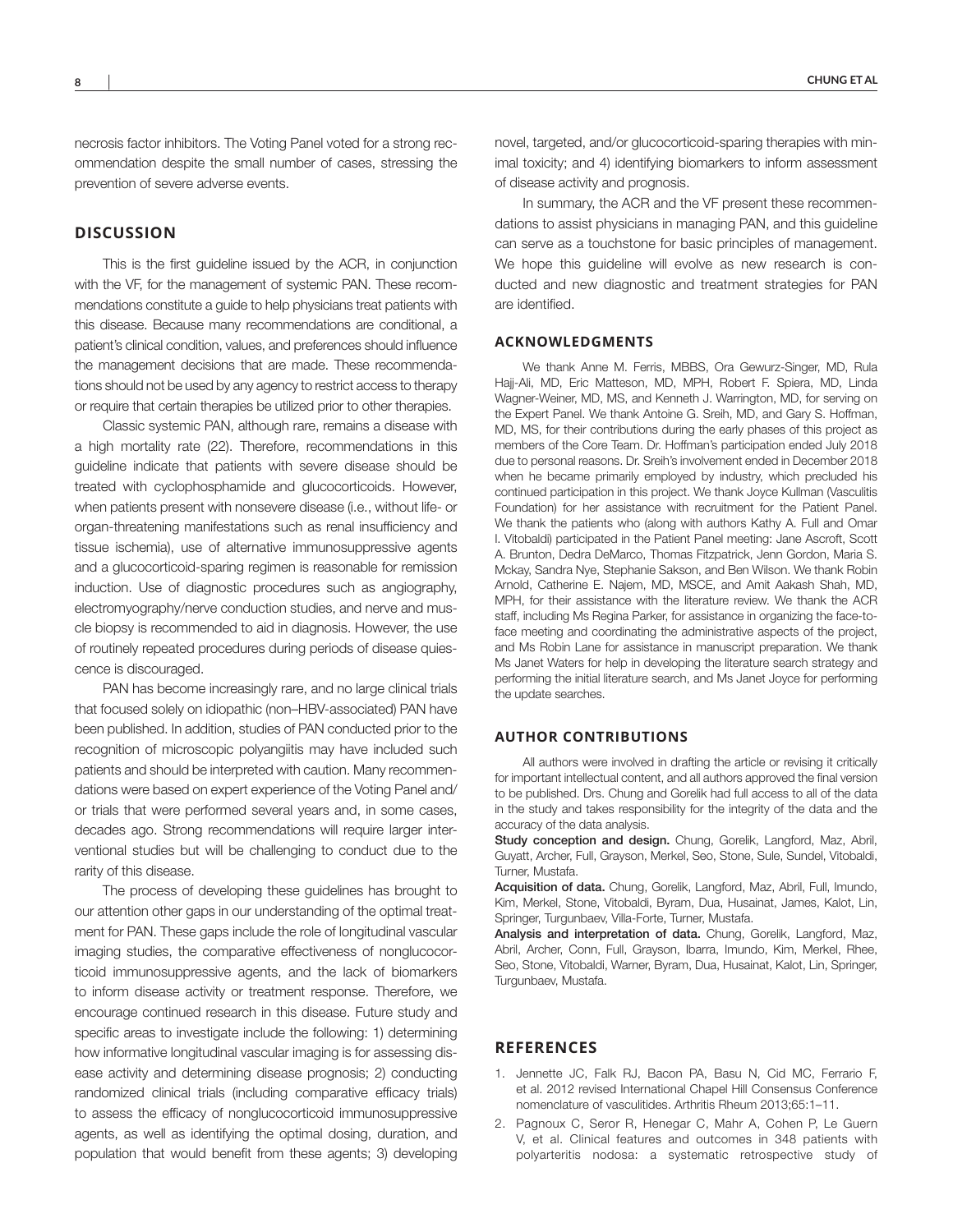patients diagnosed between 1963 and 2005 and entered into the French Vasculitis Study Group database. Arthritis Rheum 2010;62:616–26.

- 3. Hernandez-Rodriguez J, Alba MA, Prieto-Gonzalez S, Cid MC. Diagnosis and classification of polyarteritis nodosa [review]. J Autoimmun 2014;48–49:84–9.
- 4. Guyatt GH, Oxman AD, Vist GE, Kunz R, Falck-Ytter Y, Alonso-Coello P, et al. GRADE: an emerging consensus on rating quality of evidence and strength of recommendations. BMJ 2008;336:924–6.
- 5. Andrews J, Guyatt G, Oxman AD, Alderson P, Dahm P, Falck-Ytter Y, et al. GRADE guidelines: 14. Going from evidence to recommendations: the significance and presentation of recommendations. J Clin Epidemiol 2013;66:719–25.
- 6. Alexander PE, Gionfriddo MR, Li SA, Bero L, Stoltzfus RJ, Neumann I, et al. A number of factors explain why WHO guideline developers make strong recommendations inconsistent with GRADE guidance. J Clin Epidemiol 2016;70:111–22.
- 7. Neumann I, Santesso N, Akl EA, Rind DM, Vandvik PO, Alonso-Coello P, et al. A guide for health professionals to interpret and use recommendations in guidelines developed with the GRADE approach [review]. J Clin Epidemiol 2016;72:45–55.
- 8. Hekali P, Kajander H, Pajari R, Stenman S, Somer T. Diagnostic significance of angiographically observed visceral aneurysms with regard to polyarteritis nodosa. Acta Radiol 1991;32:143–8.
- 9. Pagnoux C, Mahr A, Cohen P, Guillevin L. Presentation and outcome of gastrointestinal involvement in systemic necrotizing vasculitides: analysis of 62 patients with polyarteritis nodosa, microscopic polyangiitis, Wegener granulomatosis, Churg-Strauss syndrome, or rheumatoid arthritis-associated vasculitis. Medicine (Baltimore) 2005;84:115–28.
- 10. Watts R, Lane S, Hanslik T, Hauser T, Hellmich B, Koldingsnes W, et al. Development and validation of a consensus methodology for the classification of the ANCA-associated vasculitides and polyarteritis nodosa for epidemiological studies. Ann Rheum Dis 2007;66:222–7.
- 11. Stanson AW, Friese JL, Johnson CM, McKusick MA, Breen JF, Sabater EA, et al. Polyarteritis nodosa: spectrum of angiographic findings. Radiographics 2001;21:151–9.
- 12. Singhal M, Gupta P, Sharma A, Lal A, Rathi M, Khandelwal N. Role of multidetector abdominal CT in the evaluation of abnormalities in polyarteritis nodosa. Clin Radiol 2016;71:222–7.
- 13. Schmidt WA. Use of imaging studies in the diagnosis of vasculitis [review]. Curr Rheumatol Rep 2004;6:203–11.
- 14. Pipitone N, Versari A, Salvarani C. Role of imaging studies in the diagnosis and follow-up of large-vessel vasculitis: an update. Rheumatology (Oxford) 2008;47:403–8.
- 15. Albert DA, Silverstein MD, Paunicka K, Reddy G, Chang RW, Derus C. The diagnosis of polyarteritis nodosa. II. Empirical verification of a decision analysis model. Arthritis Rheum 1988;31:1128–34.
- 16. Wees SJ, Sunwoo IN, Oh SJ. Sural nerve biopsy in systemic necrotizing vasculitis. Am J Med 1981;71:525–32.
- 17. Walker GL. Neurological features of polyarteritis nodosa. Clin Exp Neurol 1978;15:237–47.
- 18. Martinez AC, Barbado FJ, Ferrer MT, Vazquez JJ, Conde MC, Aquado AG. Electrophysiological study in systemic necrotizing vasculitis of the polyarteritis nodosa group. Electromyogr Clin Neurophysiol 1988;28:167–73.
- 19. Vital C, Vital A, Canron MH, Jaffre A, Viallard JF, Ragnaud JM, et al. Combined nerve and muscle biopsy in the diagnosis of vasculitic

neuropathy: a 16-year retrospective study of 202 cases. J Peripher Nerv Syst 2006;11:20–9.

- 20. Ribi C, Cohen P, Pagnoux C, Mahr A, Arène JP, Puéchal X, et al. Treatment of polyarteritis nodosa and microscopic polyangiitis without poor-prognosis factors: a prospective randomized study of one hundred twenty-four patients. Arthritis Rheum 2010;62:1186–97.
- 21. Samson M, Puéchal X, Mouthon L, Devilliers H, Cohen P, Bienvenu B, et al. Microscopic polyangiitis and non-HBV polyarteritis nodosa with poor-prognosis factors: 10-year results of the prospective CHUSPAN trial. Clin Exp Rheumatol 2017;35 Suppl 103:176–84.
- 22. Samson M, Puechal X, Devilliers H, Ribi C, Cohen P, Bienvenu B, et al. Long-term follow-up of a randomized trial on 118 patients with polyarteritis nodosa or microscopic polyangiitis without poor-prognosis factors [review]. Autoimmun Rev 2014;13:197–205.
- 23. Lipworth BJ. Therapeutic implications of non-genomic glucocorticoid activity [editorial]. Lancet 2000;356:87–9.
- 24. Ruiz-Irastorza G, Ugarte A, Terrier CS, Lazaro E, Iza A, Couzi L, et al. Repeated pulses of methyl-prednisolone with reduced doses of prednisone improve the outcome of class III, IV and V lupus nephritis: an observational comparative study of the Lupus-Cruces and lupus-Bordeaux cohorts [review]. Autoimmun Rev 2017;16:826–32.
- 25. Cohen RD, Conn DL, Ilstrup DM. Clinical features, prognosis, and response to treatment in polyarteritis. Mayo Clin Proc 1980;55:146–55.
- 26. Gayraud M, Guillevin L, le Toumelin P, Cohen P, Lhote F, Casassus P, et al. Long-term followup of polyarteritis nodosa, microscopic polyangiitis, and Churg-Strauss syndrome: analysis of four prospective trials including 278 patients. Arthritis Rheum 2001;44:666–75.
- 27. Mina R, von Scheven E, Ardoin SP, Eberhard BA, Punaro M, Ilowite N, et al. Consensus treatment plans for induction therapy of newly diagnosed proliferative lupus nephritis in juvenile systemic lupus erythematosus. Arthritis Care Res (Hoboken) 2012;64:375–83.
- 28. Seri Y, Shoda H, Hanata N, Nagafuchi Y, Sumitomo S, Fujio K, et al. A case of refractory polyarteritis nodosa successfully treated with rituximab. Mod Rheumatol 2017;27:696–8.
- 29. Ribeiro E, Cressend T, Duffau P, Grenouillet-Delacre M, Rouanet-Larivière M, Vital A, et al. Rituximab efficacy during a refractory polyarteritis nodosa flare. Case Rep Med 2009;738293.
- 30. Al-Homood IA, Aljahlan MA. Successful use of combined corticosteroids and rituximab in a patient with refractory cutaneous polyarteritis nodosa. J Dermatol Dermatol Surg 2017;21:24–6.
- 31. Leib ES, Restivo C, Paulus HE. Immunosuppressive and corticosteroid therapy of polyarteritis nodosa. Am J Med 1979;67:941–7.
- 32. Guillevin L, Pagnoux C, Seror R, Mahr A, Mouthon L, le Toumelin P, for the French Vasculitis Study Group (FVSG). The Five-Factor Score revisited: assessment of prognoses of systemic necrotizing vasculitides based on the French Vasculitis Study Group (FVSG) cohort. Medicine (Baltimore) 2011;90:19–27.
- 33. Guillevin L, Lhote F, Cohen P, Jarrousse B, Lortholary O, Généreau T, et al. Corticosteroids plus pulse cyclophosphamide and plasma exchanges versus corticosteroids plus pulse cyclophosphamide alone in the treatment of polyarteritis nodosa and Churg-Strauss syndrome patients with factors predicting poor prognosis: a